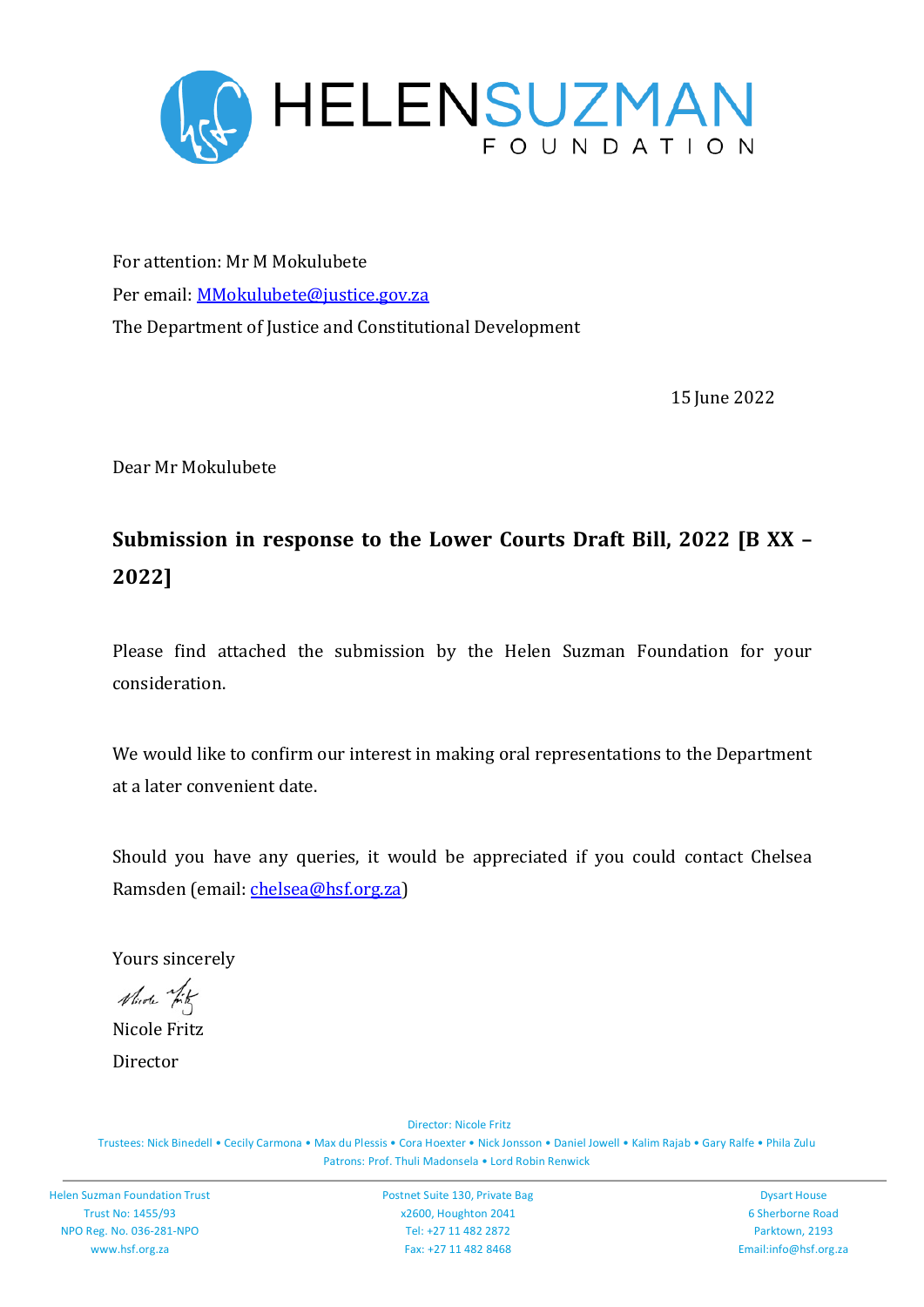

# **SUBMISSION TO THE DEPARTMENT OF JUSTICE AND CONSTITUTIONAL DEVELOPMENT**

in respect of

# **LOWER COURTS DRAFT BILL, 2022**

made by

# **THE HELEN SUZMAN FOUNDATION**

15 JUNE 2022

Director: Nicole Fritz

Trustees: Nick Binedell • Cecily Carmona • Max du Plessis • Cora Hoexter • Nick Jonsson • Daniel Jowell • Kalim Rajab • Gary Ralfe • Phila Zulu Patrons: Prof. Thuli Madonsela • Lord Robin Renwick

Helen Suzman Foundation Trust Trust No: 1455/93 NPO Reg. No. 036-281-NPO www.hsf.org.za

Postnet Suite 130, Private Bag x2600, Houghton 2041 Tel: +27 11 482 2872 Fax: +27 11 482 8468

Dysart House 6 Sherborne Road Parktown, 2193 Email:info@hsf.org.za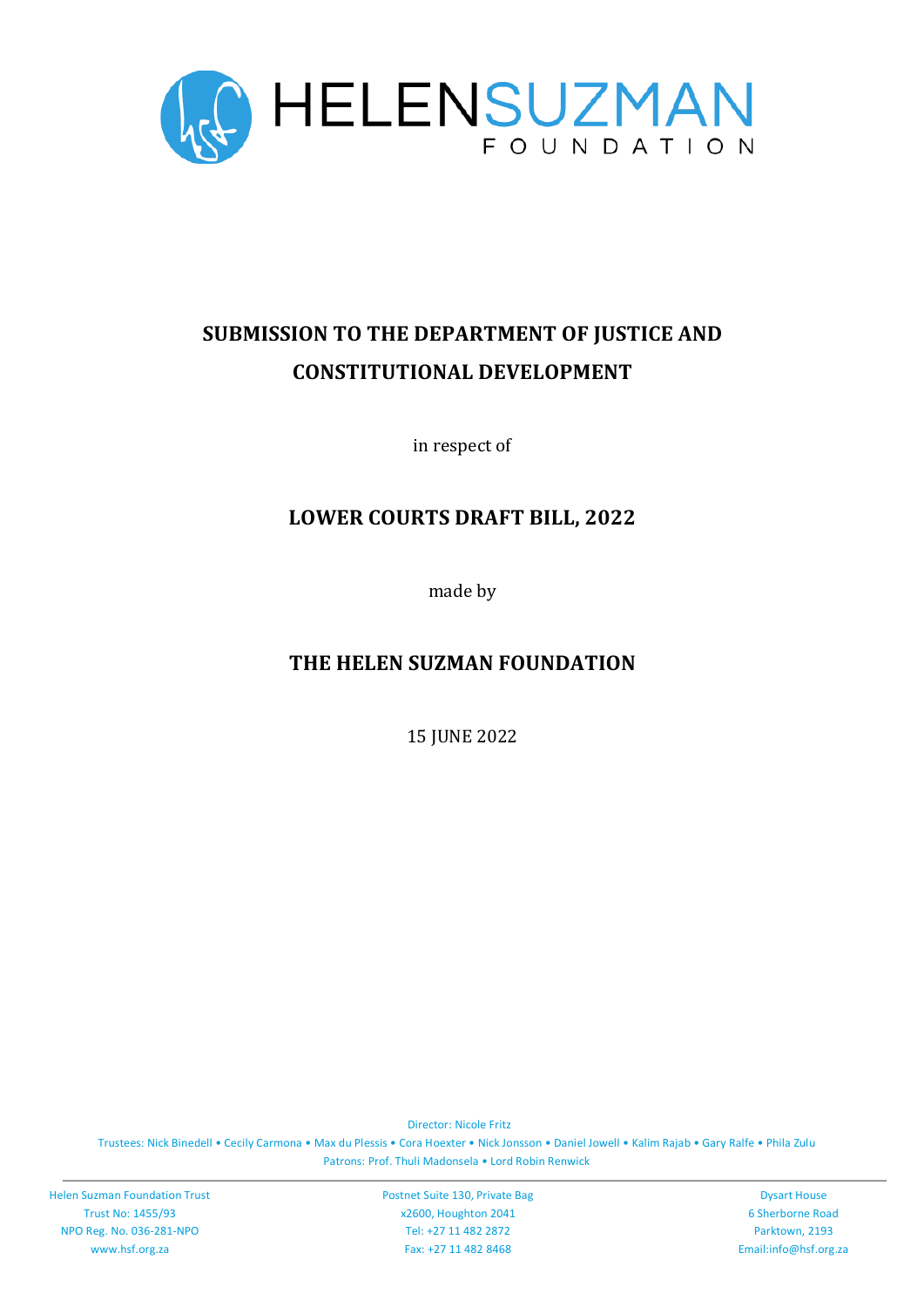# **Table of Contents**

| Part A: Comments Regarding the Overall Purpose and Scheme of the Bill4                     |  |
|--------------------------------------------------------------------------------------------|--|
|                                                                                            |  |
| SECTION 4: JUDICIAL OFFICERS OF REGIONAL COURTS & SECTION 6: JUDICIAL OFFICERS OF DISTRICT |  |
|                                                                                            |  |
|                                                                                            |  |
|                                                                                            |  |
|                                                                                            |  |
|                                                                                            |  |
|                                                                                            |  |
|                                                                                            |  |
|                                                                                            |  |
| SECTION 131: FAILURE TO COMPLY WITH JUDGMENT OR ORDER OF COURT OR RENT INTERDICT10         |  |
|                                                                                            |  |
| SECTION 134: OFFENCES RELATING TO JUDGMENTS, EMOLUMENTS, ATTACHMENT ORDERS AND             |  |
|                                                                                            |  |
|                                                                                            |  |
|                                                                                            |  |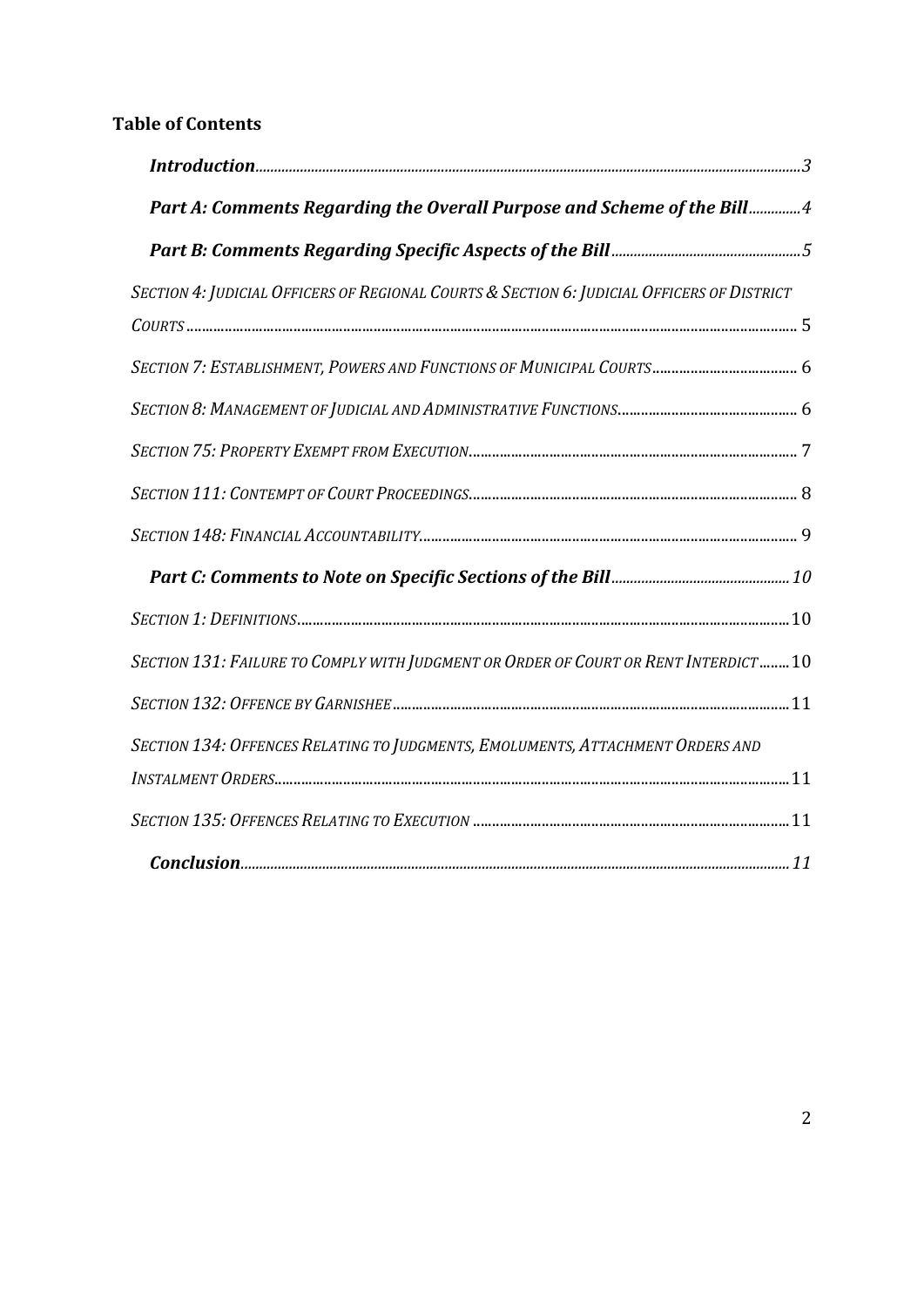## **Introduction**

- 1. The Helen Suzman Foundation ("HSF") welcomes the opportunity to make submissions to the Department of Justice and Constitutional Development ("Department") on the Lower Courts Bill, 2022 ("the Bill"). The HSF sees this engagement as a way of fostering critical yet constructive dialogue between civil society and government.
- 2. The HSF is a non-governmental organisation whose main objective is to promote and defend the values of our constitutional democracy in South Africa, with a focus on the rule of law, transparency and accountability. The HSF's interest in participating in these proceedings centres on our commitment to our constitutional obligations of achieving equality and advancing human rights and freedoms. Central to our work is the defence of the rule of law.
- 3. The Judiciary's independence, credibility and integrity are central to our constitutional democracy. Section 165 of the Constitution vests judicial authority in the courts and provides for the independence of the courts.<sup>1</sup> Section 166(d) makes clear that the Magistrates' Courts form part of the court structure vested with judicial authority. The Judiciary, and the courts, are the guardians of the Constitution and must uphold the rule of law.
- 4. The HSF would like to draw the Department's attention to the fact that we have also made submissions on the Magistrates Bill, 2022.
- 5. In part A of this submission, the HSF will provide comments of a general nature on the overall purpose and scheme of the Bill. Part B will provide comments on certain

<sup>1</sup> Section 165(2) provides that "[t]he courts are independent and subject only to the Constitution and the law, which they must apply impartially and without fear, favour or prejudice".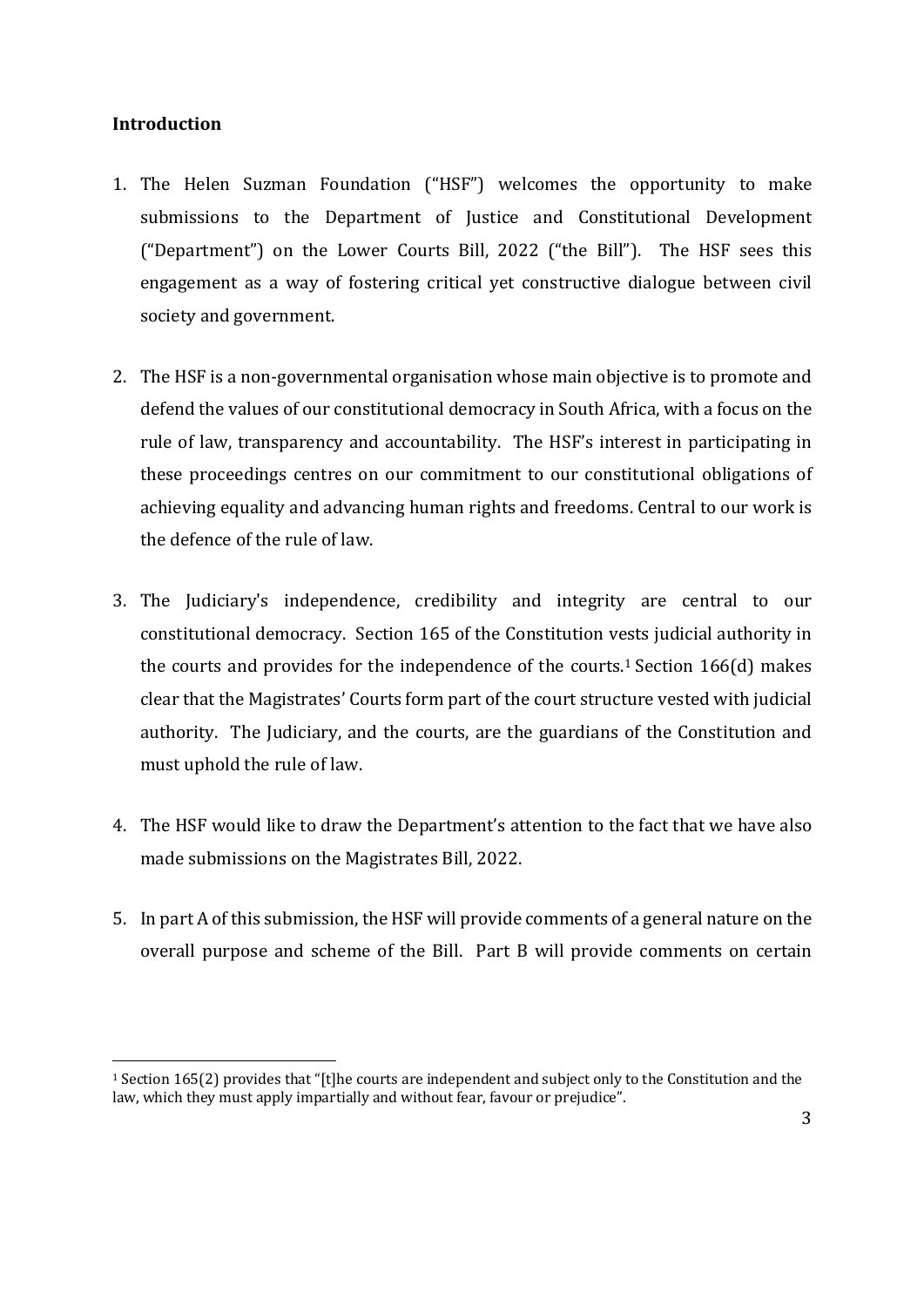specific sections contained therein. Finally, Part C will draw the Department's attention to sections that HSF notes that the Department should consider.

# **Part A: Comments Regarding the Overall Purpose and Scheme of the Bill**

- 6. The objects of the Bill are set out in section 2. Significantly, the Bill intends to 'renew and align the legislative framework for those courts with the needs and requirements of the modern South African society'. It is worth noting that access to justice is a struggle many South Africans face.
- 7. Section 2(2) indicates that the desire of the Department is for the Lower Courts to form an integral part of the Judiciary and that its management of judicial functions must fall within the competence of the Superior Courts. This is a significant step in subsuming the Lower Courts within a single and unified Judiciary and removing its administration from the Department.2
- 8. Post-democracy, the Lower Courts, previously Magistrates' Courts, fell within the domain and control of the Department. Steps have already been taken to ensure a greater level of independence, for example, by removing the appointment, discipline and removal of magistrates from the complete control of the Minister through the creation of the Magistrates' Commission ("Commission"). 3
- 9. This Bill is the next step in creating a more independent set of Lower Courts.
- 10. Overall, the HSF would like to commend the Department on many inclusions within the Bill that will significantly assist South Africans in gaining access to justice. Of

<sup>2</sup> Unrevised Hansard, 'Vote No 27' Mini Plenary – National Assembly (12 May 2022) <https://www.parliament.gov.za/storage/app/media/Docs/hansard/dd2e1f78-8a30-4a4f-a078 cc022bf27c5c.pdf> ("Vote 27"), 39-41.

<sup>3</sup> *S and Others v Van Rooyen and Others (General Council of the Bar of South Africa Intervening)* [2002] ZACC 8; 2002 (5) SA 246 (CC); 2002 (8) BCLR 810 (CC) (*Van Rooyen*) para 79; 'Twenty Year Review: South Africa 1994-2014' (2014) *Department of Planning, Monitoring and Evaluation* <https://www.dpme.gov.za/news/Documents/20%20Year%20Review.pdf> ("Twenty Year Review"), para 2.1.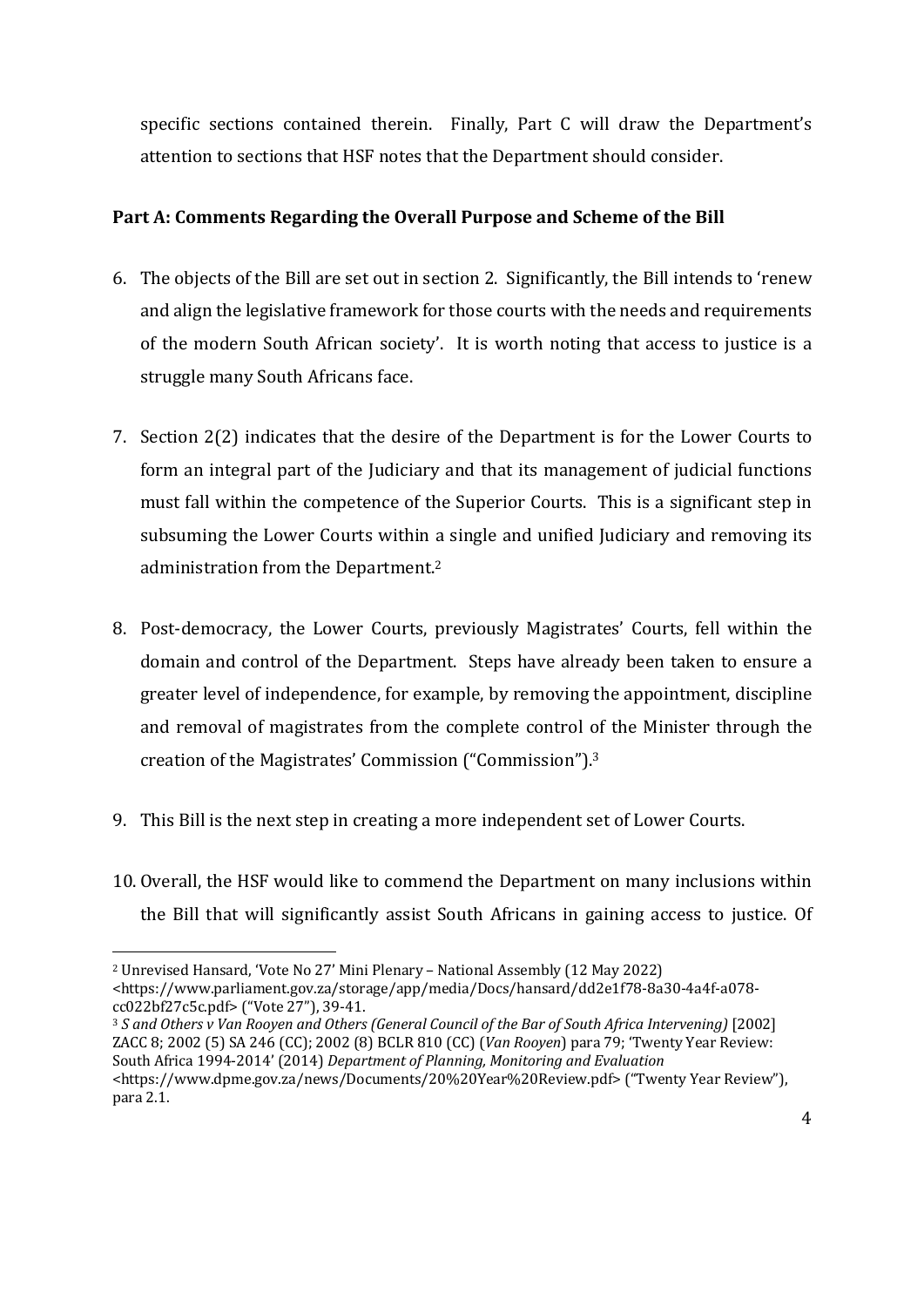considerable importance, the HSF mentions the inclusion of not only electronic means of filing and hearings but the addition of audio-visual links and the possibility of the use of intermediaries in instances where people are vulnerable.4

11. In addition, the provision for mediation is an essential step in allowing South Africans to access justice where it would previously have been beyond their means.

### **Part B: Comments Regarding Specific Aspects of the Bill**

#### *Section 4: Judicial Officers of Regional Courts & Section 6: Judicial Officers of District Courts*

- 12. Section 4 regulates judicial officers in the Regional Courts. Similarly, section 6 regulates the judicial officers in the District Courts. The HSF takes no issue with the substance of these sections. The HSF endorses the advisory role and power assigned to the Commission.
- 13. However, the HSF would like to point out that section 4 makes no provision for the appointment of a Regional Court President, as head of the court, despite providing that Regional Courts must comprise one.<sup>5</sup> This is unlike section 6, which includes the process of appointing a District Court President. Section 6(4)(a) provides the Minister, on the advice of the Commission, with the power to appoint a District Court President if the relevant District Court consists of more than one magistrate.
- 14. Furthermore, section 4 is at odds with section 6 in that there is no provision for appointing senior magistrates to the Regional Courts, contrary to the position in the District Courts. The Bill fails to explain or provide a reason for why a Regional Court should not have a complement of senior magistrates if needed.

<sup>4</sup> The HSF would like to commend the inclusion of sections 48, 50, 111, 121 and the entirety of Chapter 7. <sup>5</sup> Lower Courts Bill section 4(2).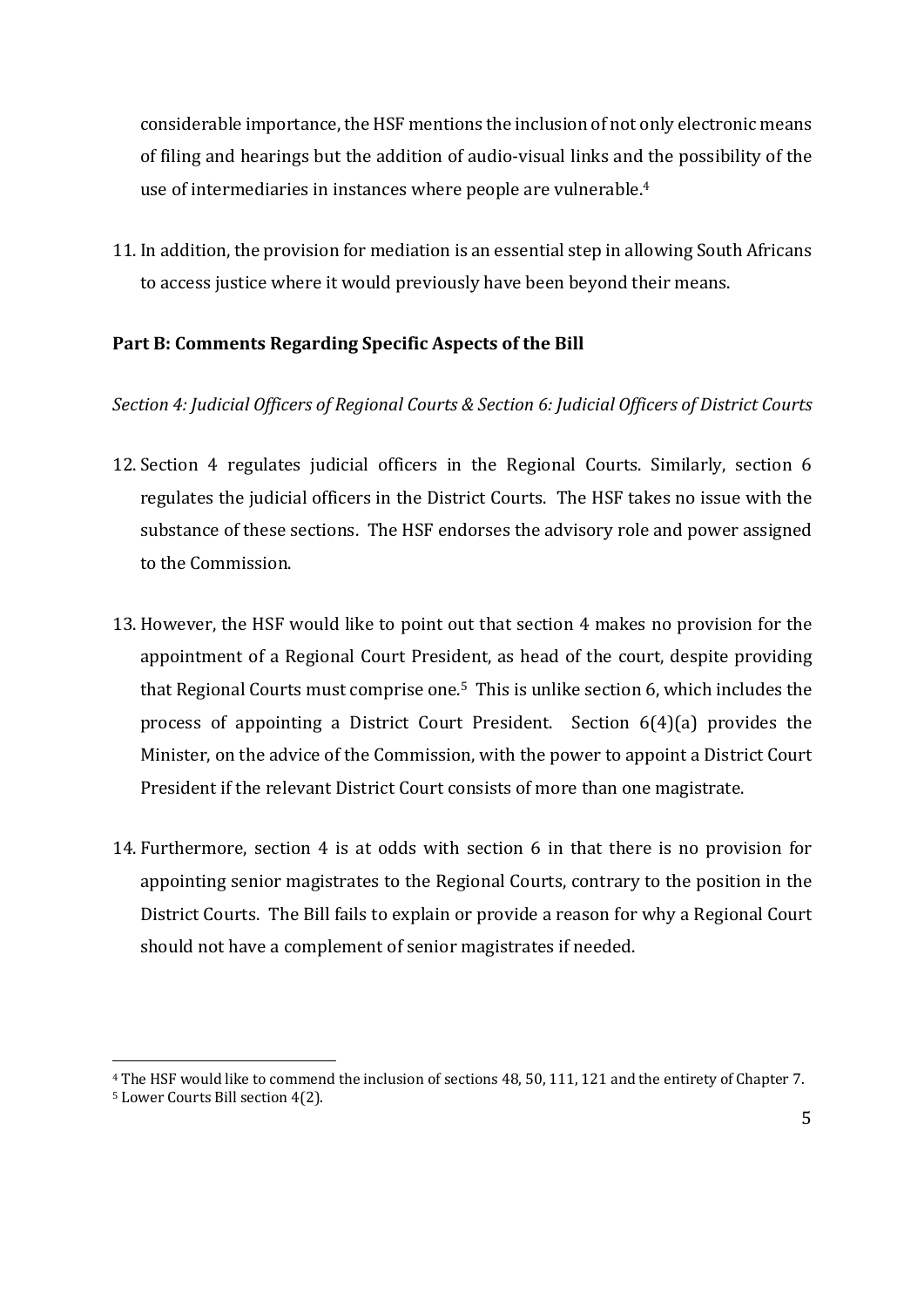- 15. These omissions in section 4 leave open the process of appointing a Regional Court President and senior magistrates and may open up the Bill to potential litigation in the future.
- 16. Finally, and as discussed under Part C of this submission, using the words "judicial officer" versus "magistrate" may lead to confusion. Both are defined similarly in section 1 of the Bill, and there is no explanation for the reason for including both within the Bill.

### *Section 7: Establishment, Powers and Functions of Municipal Courts*

- 17. The HSF notes the creation of Municipal Courts within the structure of the Bill. We are aware that Municipal Courts existed before the publishing of the Bill but commend the Department on bringing the Municipal Courts within the legislative framework of the Bill and, consequently, the Lower Courts.
- 18. The HSF notes that the Municipal Courts will be governed by an agreement between the Minister and the relevant Municipal Council. The HSF suggests that the Bill should make it peremptory, rather than optional, for the matters referred to in section 7(2)(a)-(d) to be determined by such an agreement.
- 19. This will ensure that the Municipal Courts will be staffed by persons with the training and the necessary knowledge and understanding of the law and its application.

# *Section 8: Management of Judicial and Administrative Functions*

20. Section 8(2) provides that the head of the court is responsible for the 'management of the judicial functions'. Whilst not objectionable, the HSF suggests that reference be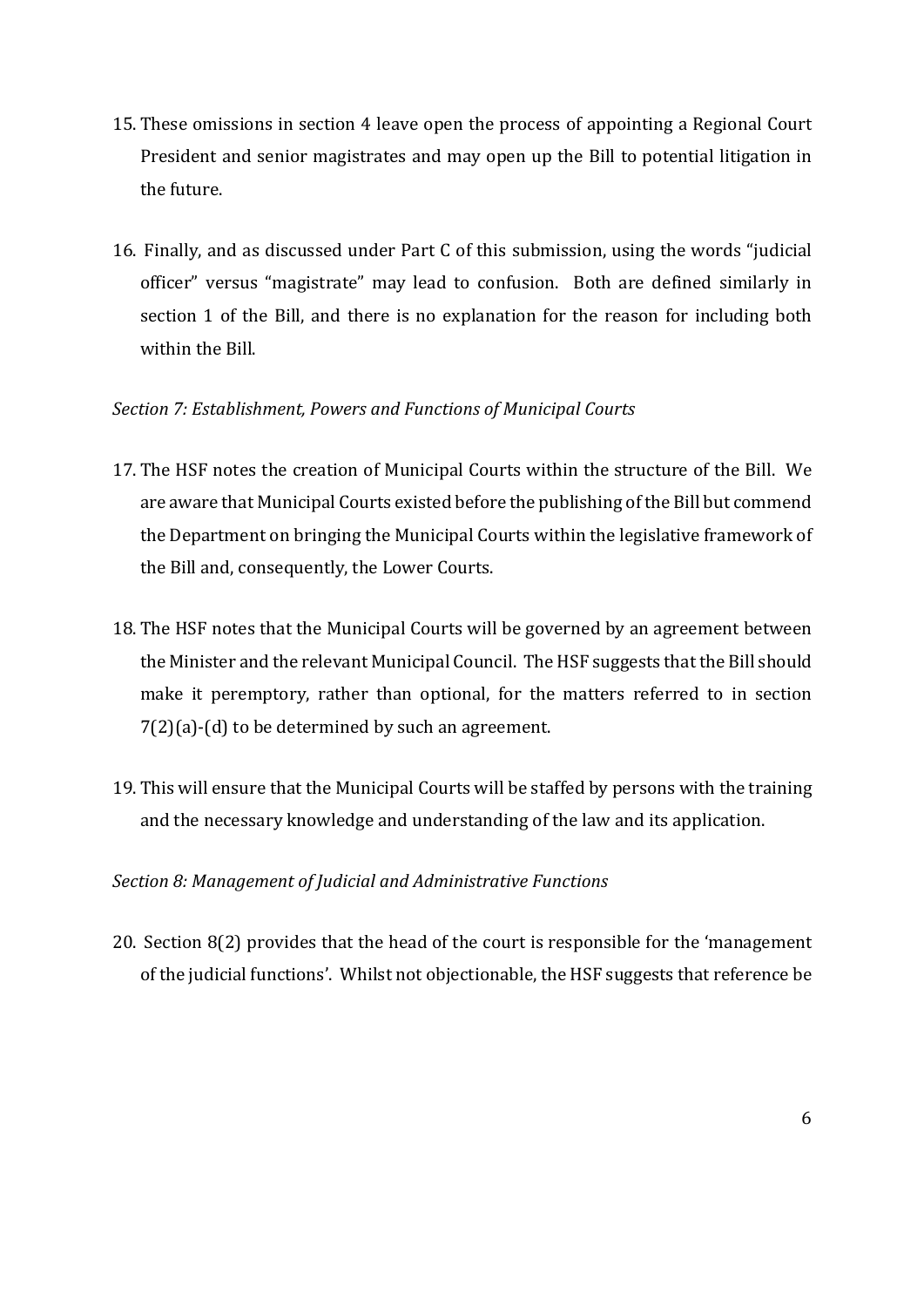made to section  $8(4)(c)$  of the Superior Courts Act<sup>6</sup> to bring the Bill and Superior Courts Act into alignment.

- 21. Section 8(4)(c) of the Superior Courts Act provides that 'the Judge President of a Division is also responsible for the coordination of the judicial functions of all Magistrates' Courts falling within the jurisdiction of that Division'.
- 22. Therefore, it would be advisable to create a subsection within section 8 of the Bill recognising the duty of coordination between the relevant Judge President and the head of the court.

# *Section 75: Property Exempt from Execution*

- 23. Section 75 provides for property exempt from execution by the sheriff or deputy sheriff. In the previous Act, the Magistrates Courts Act ("Old Act"), $7$  this section was regulated by section 67, which provided a list of property to be exempt from seizure, sale or attachment.
- 24. The current replacement section does not provide a list. It merely provides that '[t]he sheriff or a deputy sheriff may not seize in the execution of any process such belongings of a debtor as prescribed'.
- 25. The Bill fails to provide where such items or property will be prescribed. The Bill does not make provision for regulations to be made, where one would ordinarily assume that such a list may be provided.
- 26. The omission of a prescribed list may open up the Bill to potential litigation in the future.

<sup>6</sup> 10 of 2013.

<sup>7</sup> 32 of 1944.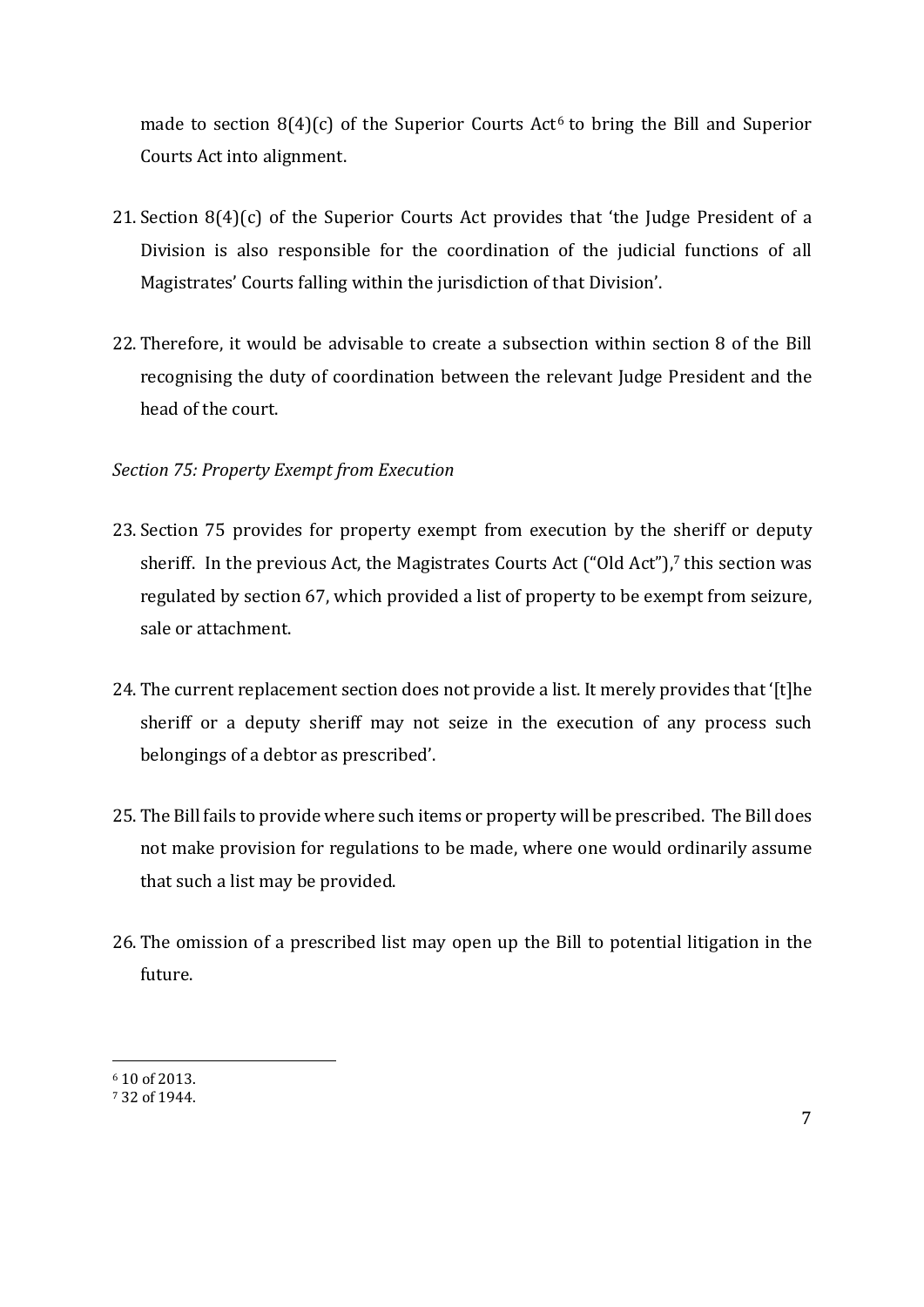- 27. Section 111 provides for contempt of court proceedings within the civil sphere. The HSF acknowledges that contempt of court in civil proceedings is provided for within the law and jurisprudence of the Republic of South Africa.
- 28. However, the HSF objects particularly to section  $111(6)$ . This subsection provides that if a person is still in contempt, after having been found in contempt and serving a period of imprisonment, he or she may be sent back for a further term of imprisonment. This would amount to double jeopardy - where a person has been found guilty and sentenced for the same offence more than once. A typical example is a failure to pay maintenance. The question arises as to whether a person can be convicted continuously for the same act.
- 29. The HSF suggests that this subsection is neither constitutional nor lawful and will open up the Bill to potential litigation in the future.
- 30. In addition, if a person remains in contempt after serving a period of imprisonment, section 111(7)(c) provides the possibility of a person being prosecuted and found guilty of contempt in terms of section 131. Section 131 provides for the offence of criminal contempt of court and carries with it the possibility of a period of 12 months' imprisonment. In this instance, a person can be sent back to prison on a criminal offence after already having served a period of imprisonment for a non-criminal offence based on the same act and court order.
- 31. As with section 111(6), the HSF believes that section 111(7)(c) is not constitutional nor lawful and will therefore open up the Bill to potential litigation in the future.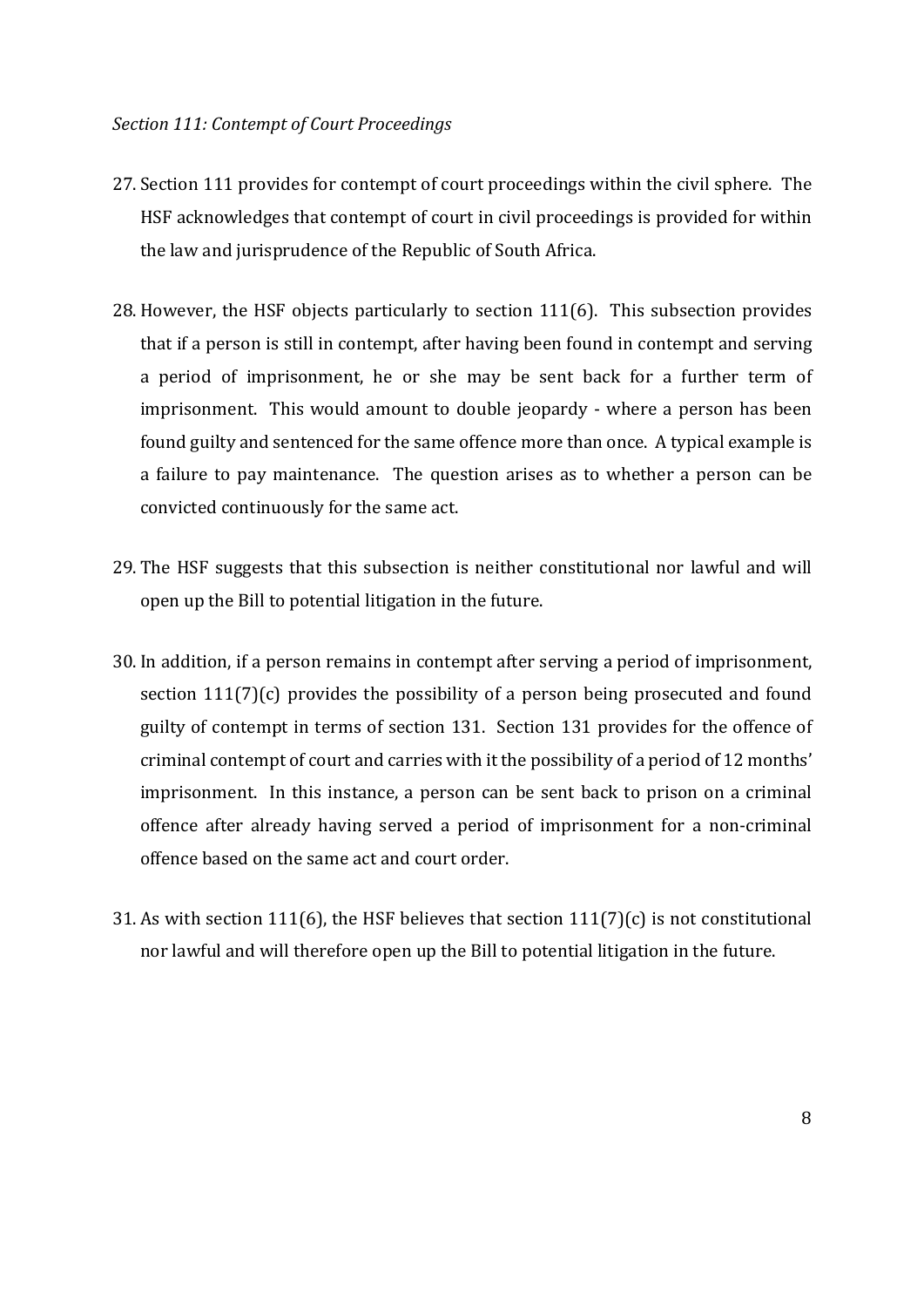- 32. Section 148(1) makes provision for the Chief Justice to determine the necessary budget for the Lower Courts, after consultation with the other heads of court, and then to request the Minister to request these funds from Parliament.
- 33. A similar provision is provided for the budget of the Superior Courts in the Superior Courts Act.<sup>8</sup> However, as appears from the Judicial Service Commission interviews for the position of Chief Justice, held in February 2022, this section has not yet been relied upon or utilised.9
- 34. In terms of the current administrative structure, the Magistrates Courts, or Lower Courts as they have been termed in the Lower Courts Bill, fall within the administration of the Department and not the Office of the Chief Justice ("OCJ).10 The OCJ was established as a new National Department in 2010, by Presidential proclamation.<sup>11</sup> The OCJ, under the leadership of the Chief Justice, is responsible for the support and administration of the Superior Courts.12
- 35. The OCJ currently has a separate budget from that of the Lower Courts. The Department administers the Lower Courts' budget.<sup>13</sup> Section 148(2) places the responsibility of accounting for the 'money received and paid out' for the Lower

<sup>8</sup> Superior Courts Act (n 6) section 54(1).

<sup>9</sup> Chief Justice Interviews: JSC Interview of Justice Dunstan Mlambo – Judges Matter (Feb 2022) (10 February 2022) <https://www.youtube.com/watch?v=uUAvbN2MbMw>) at 1:38:54 and 4:49:31; JSC Interview of Justice Mandisa Maya – Judges Matter (Feb 2022) (9 February 2022)

<sup>&</sup>lt;https://www.youtube.com/watch?v=medfs6HuxMY> at 1:38:40; Chief Justice Interviews: JSC Interview of Justice Mbyuseli Madlanga – Judges Matter (9 February 2022)

<sup>&</sup>lt;https://www.youtube.com/watch?v=9Towqd7Omgc> at 3:02:30 and 3:05:35; Chief Justice Interviews: JSC Interview of Justice Raymond Zondo – Judges Matter (11 February 2022)

<sup>&</sup>lt;https://www.youtube.com/watch?v=VcEt0X8teZQ> at 1:54:35.

<sup>10</sup> Vote No 27' (n 2) 39-40.

<sup>11</sup> Judicial Matters Amendment Act (66/2008): Commencement of Sections 10, 13, 14, 15 and 16 of the Act – *GG 335500*, No. R 45, 2010, (23 August 2010).

<sup>12</sup> The Establishment of the Office of the Chief Justice 2010 – 2013, *Office of the Chief Justice of the Republic of South Africa*, <https://www.judiciary.org.za/images/establishment/Establishment-of-the-OCJ-2010- 2013.pdf> at para 5.

<sup>13</sup> Vote 27 (n 2) 6 and 40.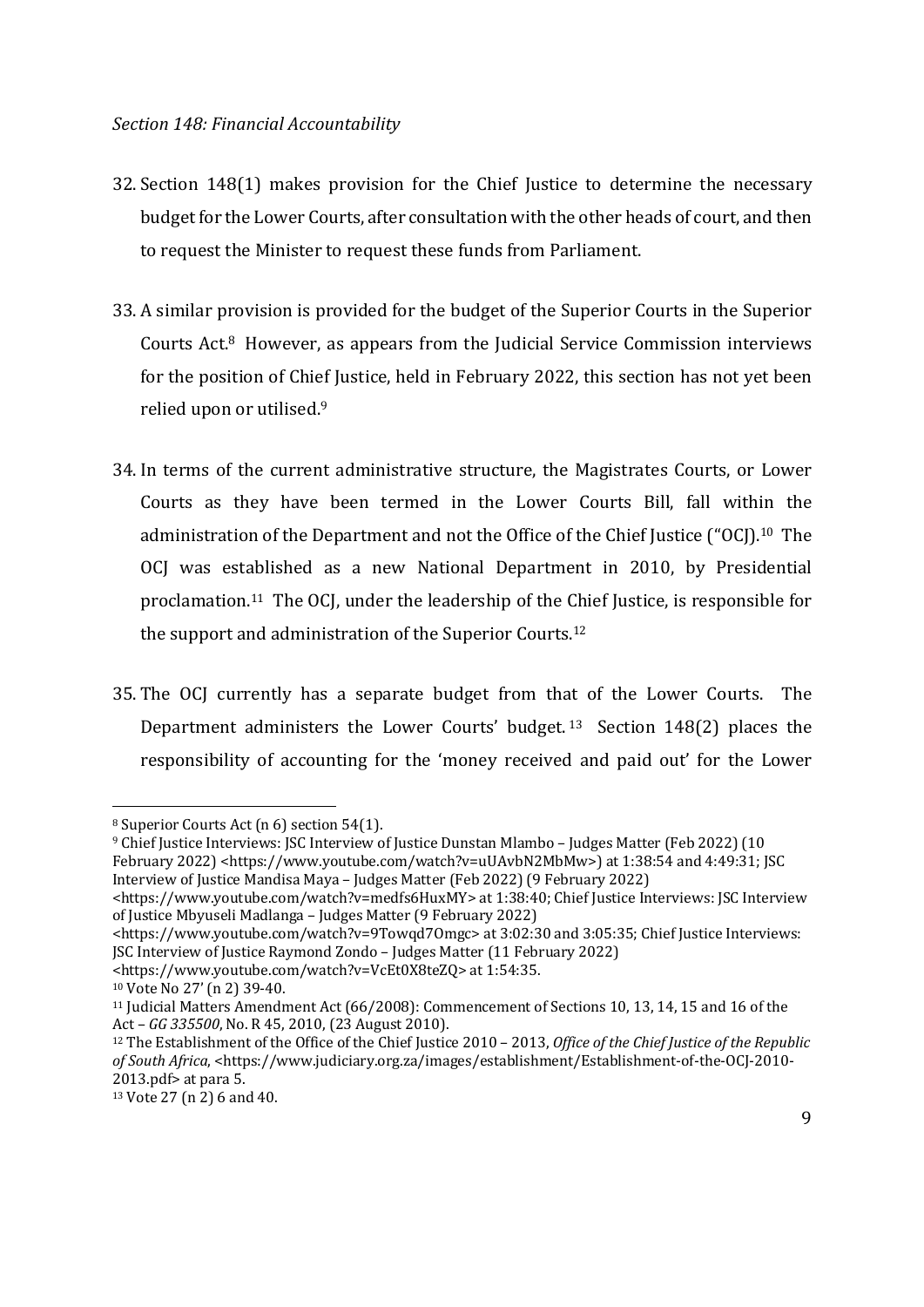Courts on the Secretary-General, who is the accounting officer of the OCJ. This creates confusion, as the OCJ (which has a separate budget) is to account for the Lower Courts' budget (which is part of the Department's budget).

- 36. Presently, neither the Bill nor the Magistrates Bill provides an explanation as to how this arrangement will work or how one department will administer and account for the budget of a separate government department.
- 37. Therefore, although the Lower and Superior Courts are provided with much-needed budgetary independence on paper, this is still not the case in practice. If the Judiciary is to be a genuinely independent third arm of the state, both the Lower and Superior Courts' budget and resources need to be actively administered by the Chief Justice and other members of the Judiciary with the support of the OCJ.

# **Part C: Comments to Note on Specific Sections of the Bill**

#### *Section 1: Definitions*

- 38. Section 1 provides for the definitions applicable in the Bill. The HSF queries the purpose of defining both "judicial officer" and "magistrate". Both terms are very similarly defined.
- 39. The Bill does not provide an explanation or reason for including both terms within the legislative instrument when both refer to judicial officers in the Lower Courts.

### *Section 131: Failure to Comply with Judgment or Order of Court or Rent Interdict*

40. The HSF notes that section 131 increases the imprisonment term to twelve months compared to the previous term of six months.14

<sup>14</sup> Old Act (n 7) section 106.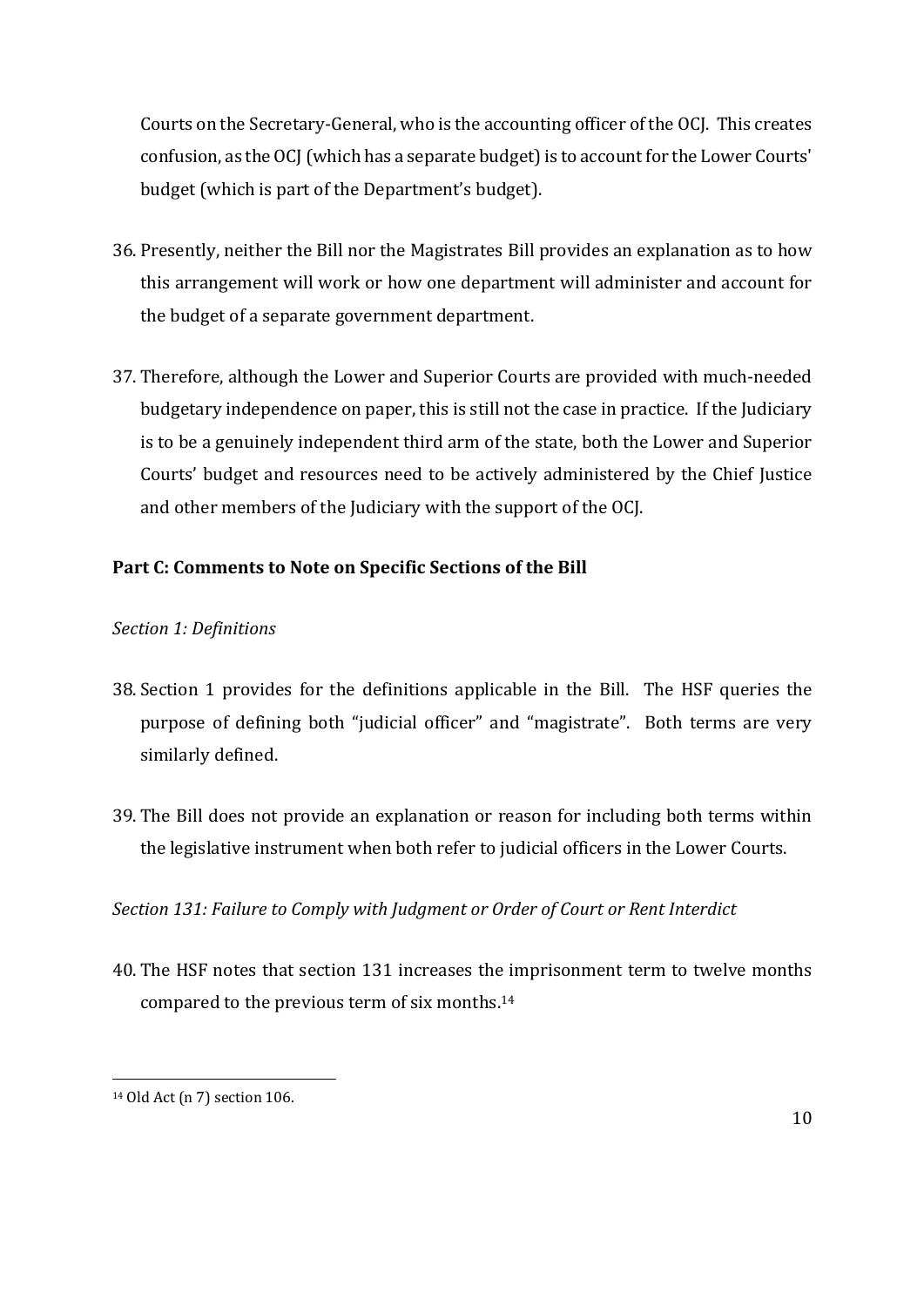41. The HSF notes that the reference to the amount of fine as R300 has been removed from the Bill and which necessarily entails that the amount of the fine would now be discretionary.15

*Section 134: Offences Relating to Judgments, Emoluments, Attachment Orders and Instalment Orders*

42. The HSF notes that section 134(2) no longer provides for a term of imprisonment of three years.<sup>16</sup> The term of imprisonment to be imposed has now been left blank and, therefore, would necessarily entail the exercise of discretion in the imposition of an imprisonment term.

*Section 135: Offences Relating to Execution*

43. The HSF notes that the reference to the amount of fine as R500 in section 135(d) has been removed from the Bill and which necessarily entails that the amount of the fine would now be discretionary.17

#### **Conclusion**

- 44. The HSF welcomes the opportunity to engage with the Department in this regard. The HSF's comments are made with the idea of enhancing the credibility, integrity and independence of the Judiciary and the magistracy in particular.
- 45. The HSF suggests that this submission be read in unison with the HSF's submission on the Magistrates Bill, 2022, with particular regard to the recommendation that a comprehensive study of the feasibility of unification of the magistracy and the

<sup>15</sup> Ibid section 106A.

<sup>&</sup>lt;sup>16</sup> Ibid section 106C.

<sup>17</sup> Ibid section 107.